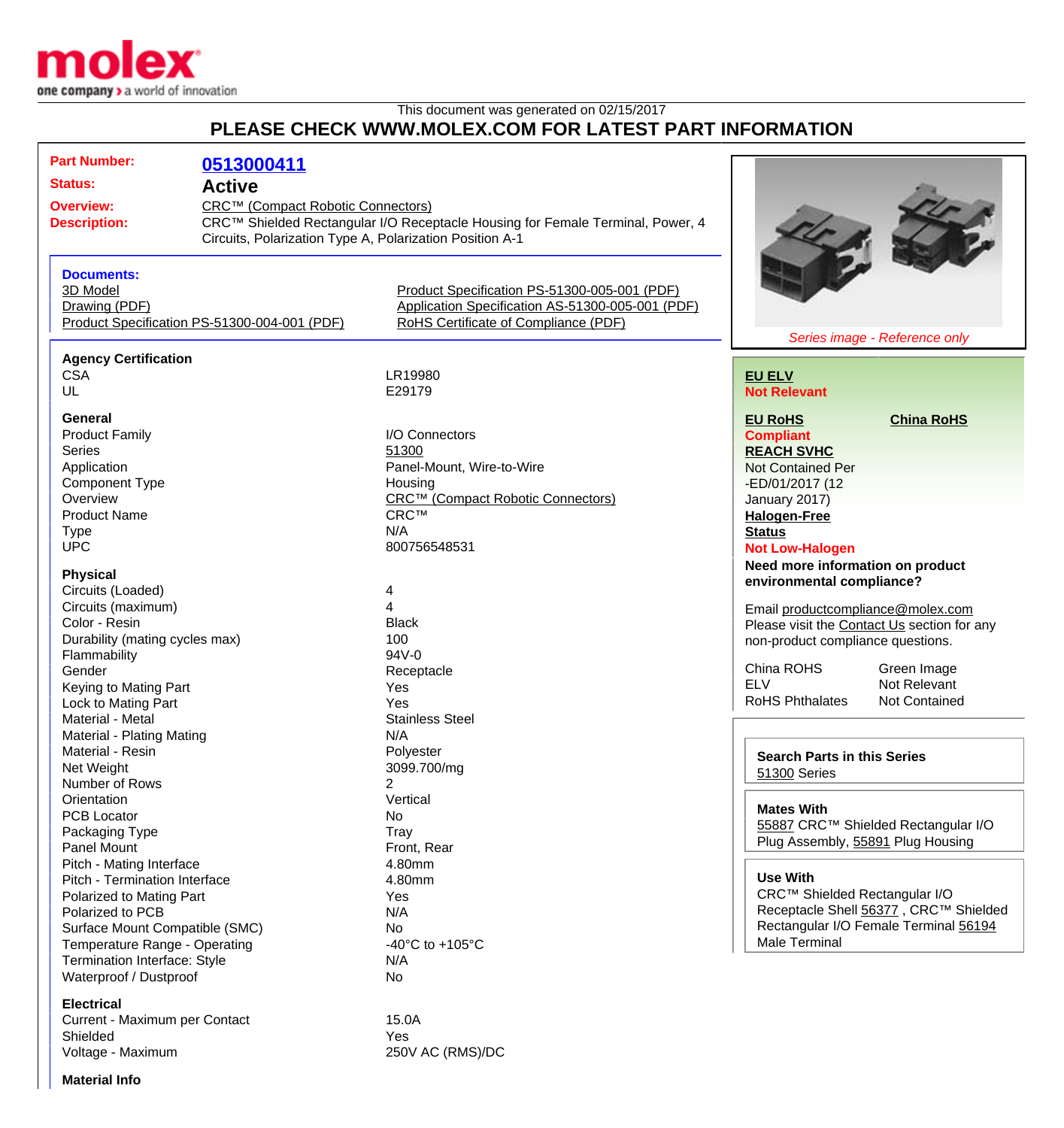**Reference - Drawing Numbers** Application Specification AS-51300-005-001<br>Product Specification AS-51300-004-001,

Product Specification <br>
Sales Drawing **PS-51300-004-001, PS-51300-005-001**<br>
SD-51300-003 SD-51300-003

## This document was generated on 02/15/2017 **PLEASE CHECK WWW.MOLEX.COM FOR LATEST PART INFORMATION**